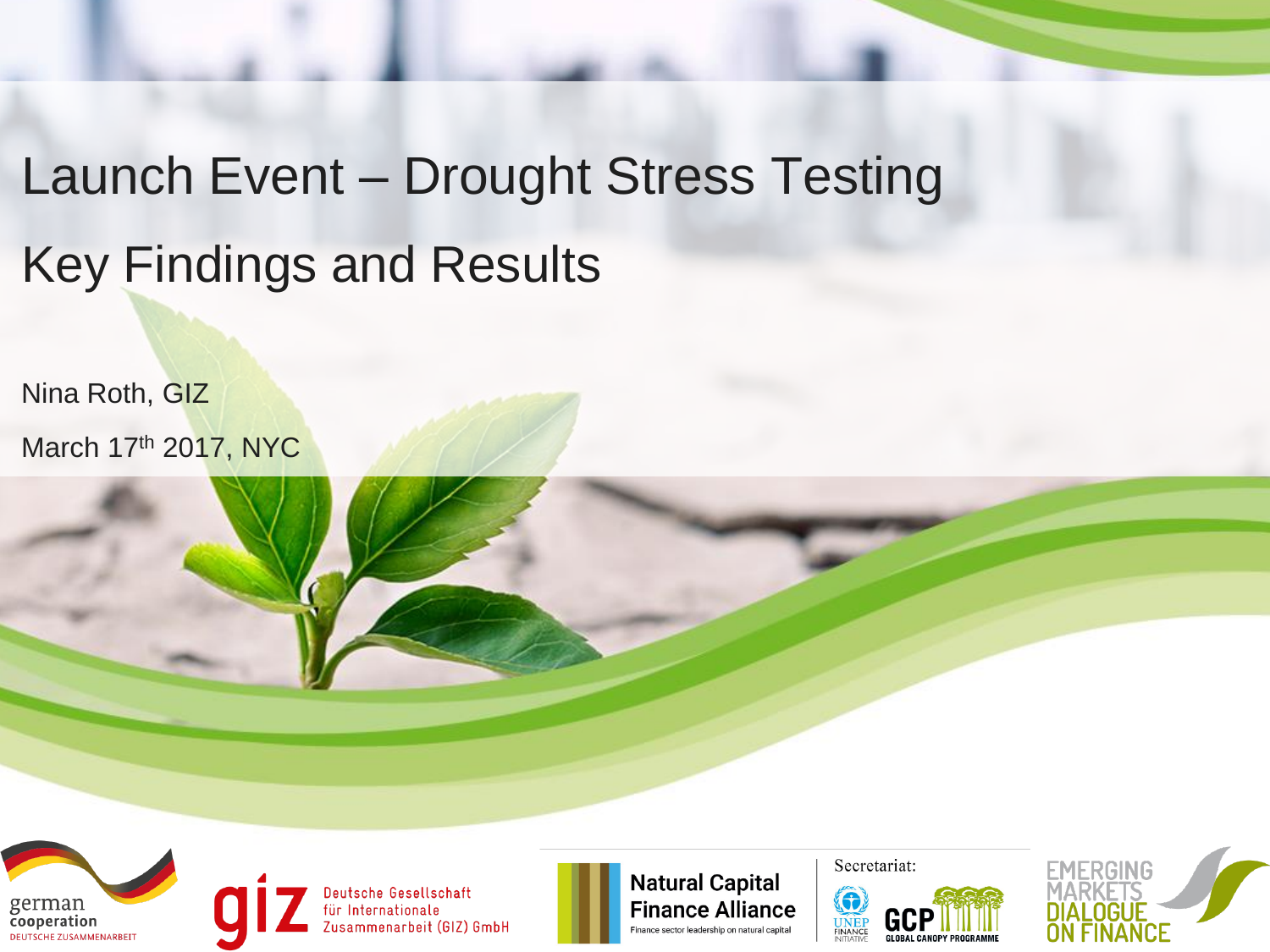

# **Results in the US**

#### Portfolio 1:

- Companies relatively resilient to direct impacts of droughts
- 60-100% downgraded
- Drought increases portfolio losses by ten-fold in highest loss impact scenario

#### Portfolio 2:

- California: 75% drop in revenues & 20% increase in prices
- Default risk low
- Two years drought impact relatively small vs five years impact

**Conclusion:** Portfolios/industries less vulnerable to droughts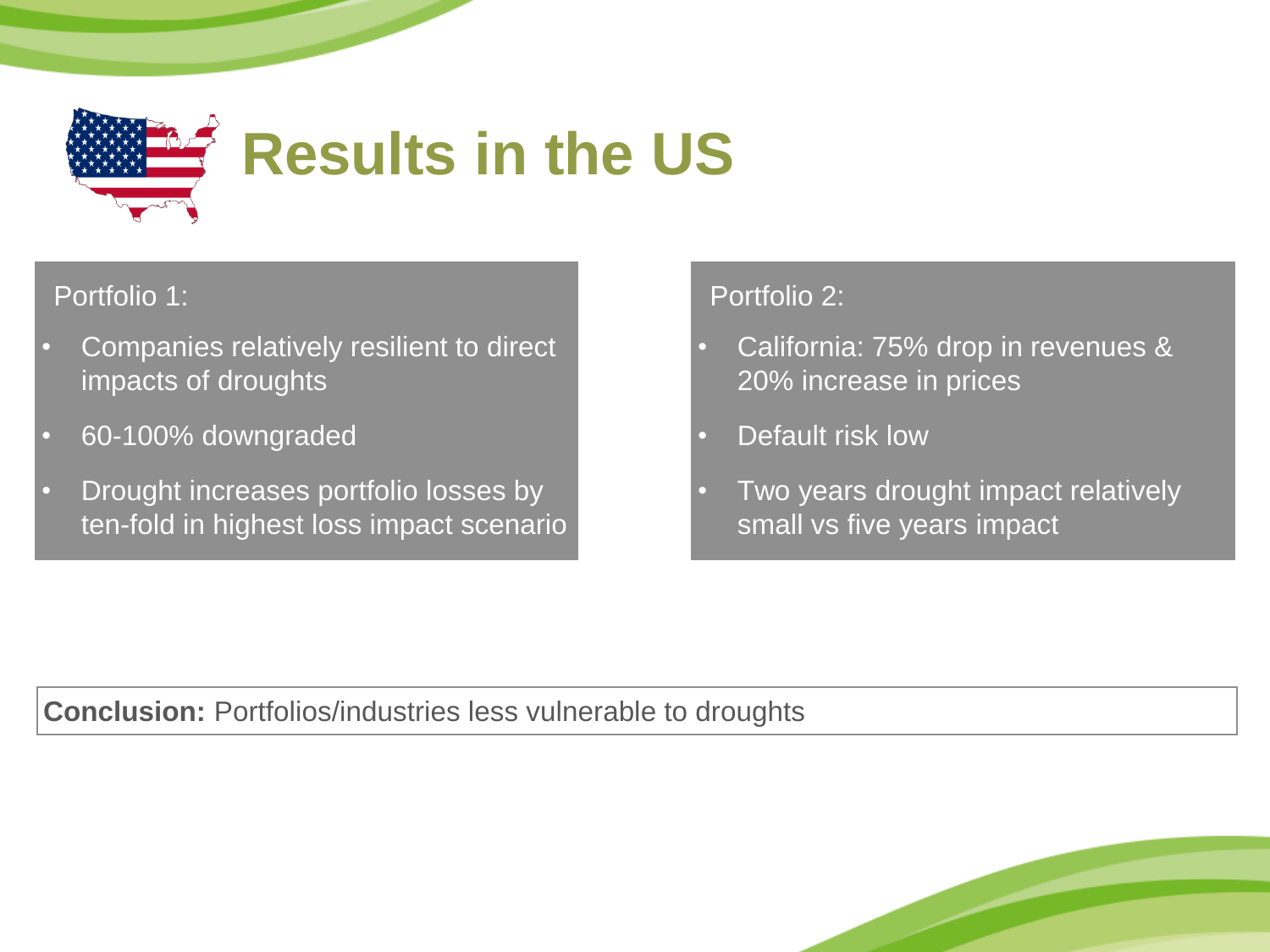### **Results in Brasil, China & Mexico**



- 2 portfolios tested
- 65%-90% downgraded
- No differences between SMEs and large companies
- Biggest losses in crop production



- 2,500 companies from 11 different sectors
- Low % downgraded
- SMEs more affected vs. large companies
- Industrial concentration



- 2 portfolios tested
- 65%-100% downgraded but small probability of default
- Industrial areas responsible for losses
- Biggest losses in oil & gas, food manufacturing

**Conclusion:** Reliance on hydropower, geographical concentration key drivers for the observed results

**Conclusion:** Geographical concentration key driver for risks

**Conclusion:** MEX affected more severely due to geographical layout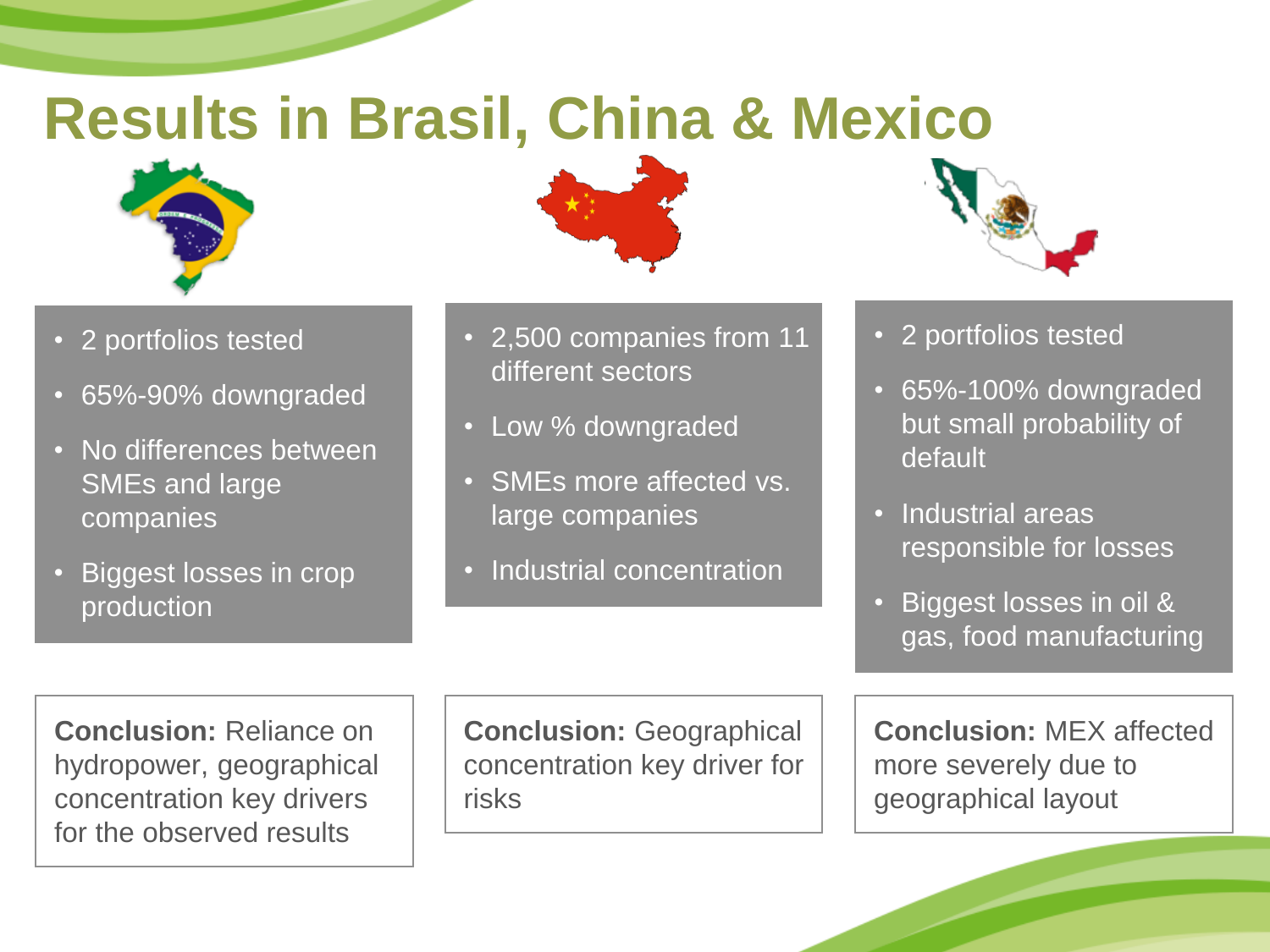## **Key Findings**

#### (1) Process:

- Starting Point
- Standardisation
- Adaptability

#### (2) Data:

- Availability
- Cross-sector integration

#### (3) Geographical Concentration:

- Natural hazard
- Diversification